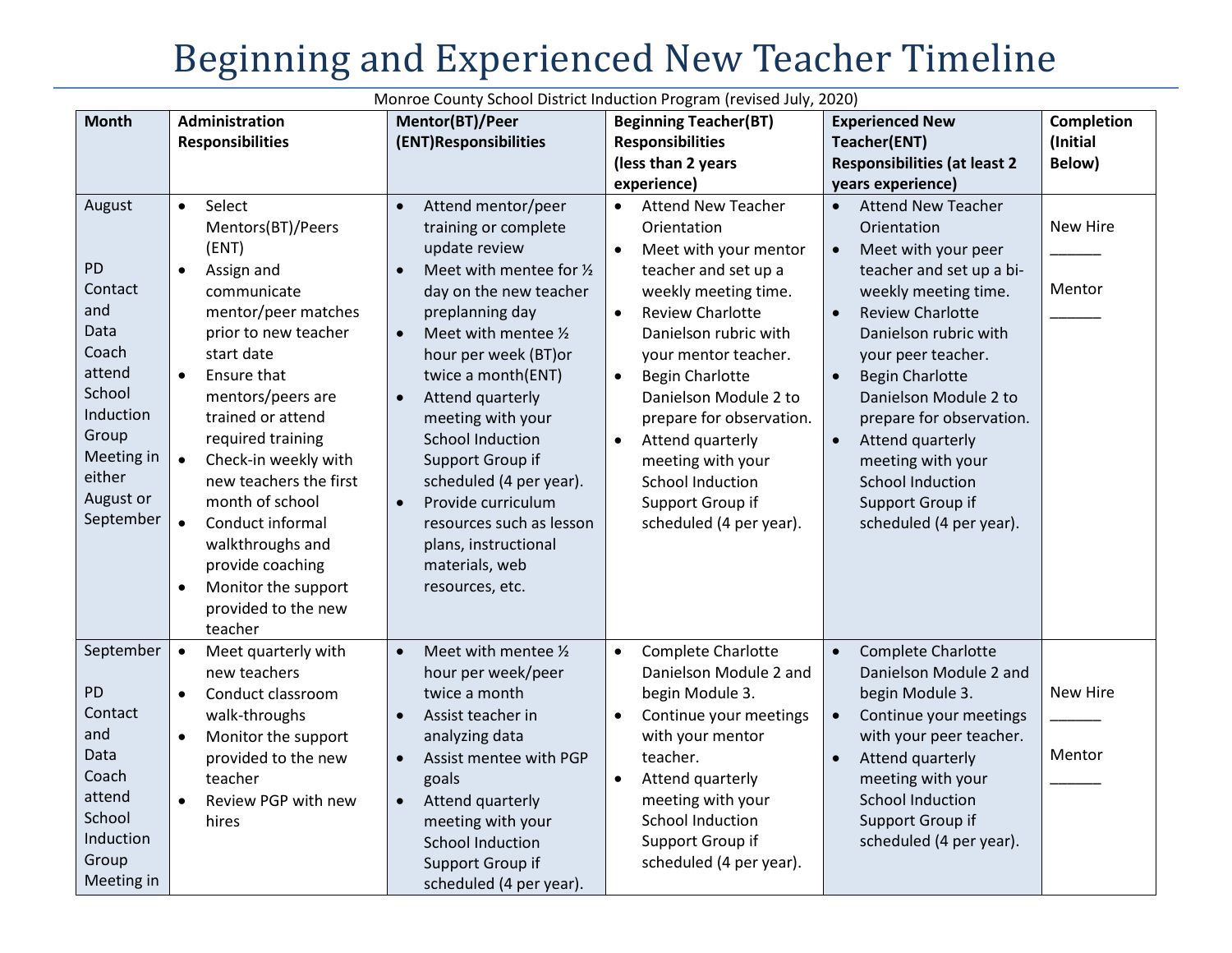Monroe County School District Induction Program (revised July, 2020) **Month Administration Responsibilities Mentor(BT)/Peer (ENT)Responsibilities Beginning Teacher(BT) Responsibilities (less than 2 years experience) Experienced New Teacher(ENT) Responsibilities (at least 2 years experience) Completion (Initial Below)** either August or September Finalize PGP with your mentor and meet with your principal. Prepare for your first lesson coaching with your mentor. Finalize PGP with your peer and meet with your principal. • Prepare for your first lesson coaching with your peer. October **e** Conduct informal and/or formal observations. • Monitor the support provided to the new teacher  $\bullet$  Meet with mentee  $\frac{1}{2}$ hour per week/peer twice a month Complete lesson coaching cycle with your mentee/peer. • Attend quarterly meeting with your School Induction Support Group if scheduled (4 per year). • Review observation outcomes with your mentor/peer. Continue your meetings with your mentor teacher. Complete Charlotte Danielson Module 3 Complete lesson coaching cycle with your mentor. This can be live or you can upload a lesson video to Canvas for your mentor to view. Attend quarterly meeting with your School Induction Support Group if scheduled (4 per year). Review observation outcomes with your principal and mentor. Continue your meetings with your peer teacher. • Complete Charlotte Danielson Module 3. Complete lesson coaching cycle with your peer. This can be live or you can upload a lesson video to Canvas for your peer to view. Attend quarterly meeting with your School Induction Support Group if scheduled (4 per year). Review observation outcomes with your principal and peer. New Hire  $\overline{\phantom{a}}$ Mentor  $\overline{\phantom{a}}$ November  $\bullet$  Meet monthly with new teachers Conduct informal and/or formal observations • Monitor the support provided to the new teacher • Meet with mentee 1/<sub>2</sub> hour per week/peer twice a month Attend quarterly meeting with your School Induction Support Group if scheduled (4 per year). Begin working on Charlotte Danielson Module 1. Continue your meetings with your mentor teacher. Attend quarterly meeting with your • Begin working on Charlotte Danielson Module 1. • Continue your meetings with your peer teacher. • Attend quarterly meeting with your School Induction New Hire  $\overline{\phantom{a}}$ Mentor  $\overline{\phantom{a}}$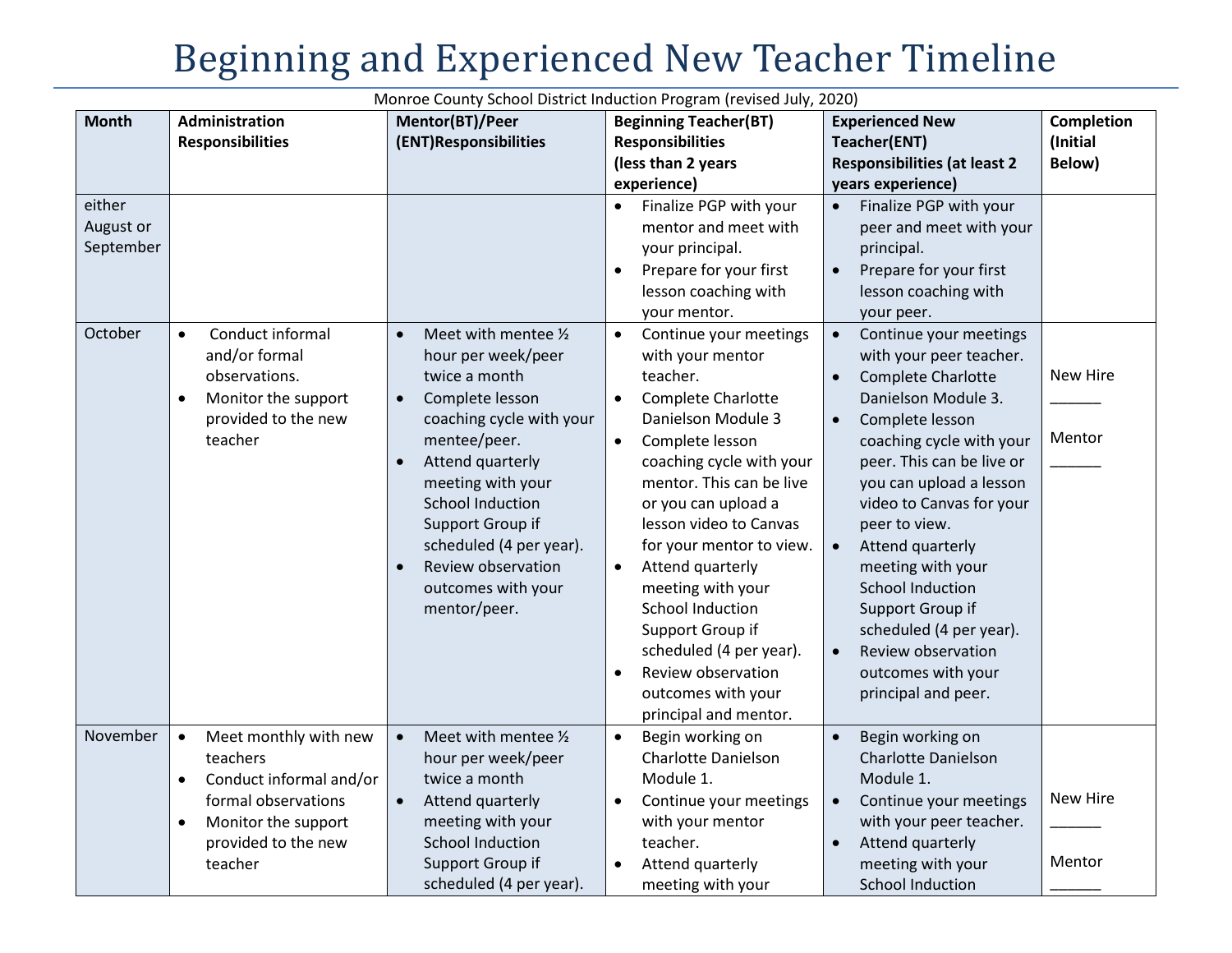| <b>Month</b> | Administration                                                                                                                                                                             | Mentor(BT)/Peer                                                                                                                                                                                                                                                      | <b>Beginning Teacher(BT)</b>                                                                                                                                                                                                                                                                                                                | <b>Experienced New</b>                                                                                                                                                                                                                                                                                                                                                                | <b>Completion</b>  |
|--------------|--------------------------------------------------------------------------------------------------------------------------------------------------------------------------------------------|----------------------------------------------------------------------------------------------------------------------------------------------------------------------------------------------------------------------------------------------------------------------|---------------------------------------------------------------------------------------------------------------------------------------------------------------------------------------------------------------------------------------------------------------------------------------------------------------------------------------------|---------------------------------------------------------------------------------------------------------------------------------------------------------------------------------------------------------------------------------------------------------------------------------------------------------------------------------------------------------------------------------------|--------------------|
|              | <b>Responsibilities</b>                                                                                                                                                                    | (ENT)Responsibilities                                                                                                                                                                                                                                                | <b>Responsibilities</b>                                                                                                                                                                                                                                                                                                                     | Teacher(ENT)                                                                                                                                                                                                                                                                                                                                                                          | (Initial           |
|              |                                                                                                                                                                                            |                                                                                                                                                                                                                                                                      | (less than 2 years                                                                                                                                                                                                                                                                                                                          | <b>Responsibilities (at least 2</b>                                                                                                                                                                                                                                                                                                                                                   | Below)             |
|              |                                                                                                                                                                                            |                                                                                                                                                                                                                                                                      | experience)                                                                                                                                                                                                                                                                                                                                 | years experience)                                                                                                                                                                                                                                                                                                                                                                     |                    |
|              |                                                                                                                                                                                            | Demonstrate a lesson in<br>$\bullet$<br>the classroom for<br>mentee/peer.                                                                                                                                                                                            | School Induction<br>Support Group if<br>scheduled (4 per year).<br>Informally watch your<br>$\bullet$<br>mentor modeling a<br>lesson.                                                                                                                                                                                                       | Support Group if<br>scheduled (4 per year).<br>Informally watch your<br>$\bullet$<br>peer modeling a lesson.                                                                                                                                                                                                                                                                          |                    |
| December     | Meet monthly with new<br>$\bullet$<br>teachers<br>Conduct informal and/or<br>$\bullet$<br>formal observations<br>Monitor the support<br>provided to the new<br>teacher                     | Meet with mentee 1/2<br>$\bullet$<br>hour per week/peer<br>twice a month<br>$\bullet$<br>Help mentee prepare for<br>mid-year meeting<br>Attend quarterly<br>$\bullet$<br>meeting with your<br><b>School Induction</b><br>Support Group if<br>scheduled (4 per year). | Complete Charlotte<br>$\bullet$<br>Danielson Module 1.<br>Continue your meetings<br>$\bullet$<br>with your mentor<br>teacher.<br>Attend quarterly<br>$\bullet$<br>meeting with your<br><b>School Induction</b><br>Support Group if<br>scheduled (4 per year).<br>Meet with your principal<br>$\bullet$<br>before the end of 2nd<br>quarter. | Complete Charlotte<br>$\bullet$<br>Danielson Module 1.<br>Continue your meetings<br>$\bullet$<br>with your peer teacher.<br>Attend quarterly<br>$\bullet$<br>meeting with your<br><b>School Induction</b><br>Support Group if<br>scheduled (4 per year).<br>Meet with your principal<br>$\bullet$<br>before the end of 2nd<br>quarter.                                                | New Hire<br>Mentor |
| January      | Meet with teacher for<br>$\bullet$<br>mid-year review<br>Conduct informal and/or<br>$\bullet$<br>formal observations<br>Monitor the support<br>$\bullet$<br>provided to the new<br>teacher | Meet with mentee 1/2<br>$\bullet$<br>hour per week/peer<br>twice a month<br>Attend quarterly<br>$\bullet$<br>meeting with your<br><b>School Induction</b><br>Support Group if<br>scheduled (4 per year).                                                             | Begin working on<br>$\bullet$<br>Charlotte Danielson<br>Module 4.<br>Continue your meetings<br>$\bullet$<br>with your mentor<br>teacher.<br>Attend quarterly<br>$\bullet$<br>meeting with your<br>School Induction<br>Support Group if<br>scheduled (4 per year).<br>Do a mid-year review of<br>$\bullet$<br>your PGP goals with            | Begin working on<br>$\bullet$<br><b>Charlotte Danielson</b><br>Module 4.<br>Continue your meetings<br>$\bullet$<br>with your peer teacher.<br>Attend quarterly<br>$\bullet$<br>meeting with your<br><b>School Induction</b><br>Support Group if<br>scheduled (4 per year).<br>Do a mid-year review of<br>$\bullet$<br>your PGP goals with<br>your peer teacher and<br>your principal. | New Hire<br>Mentor |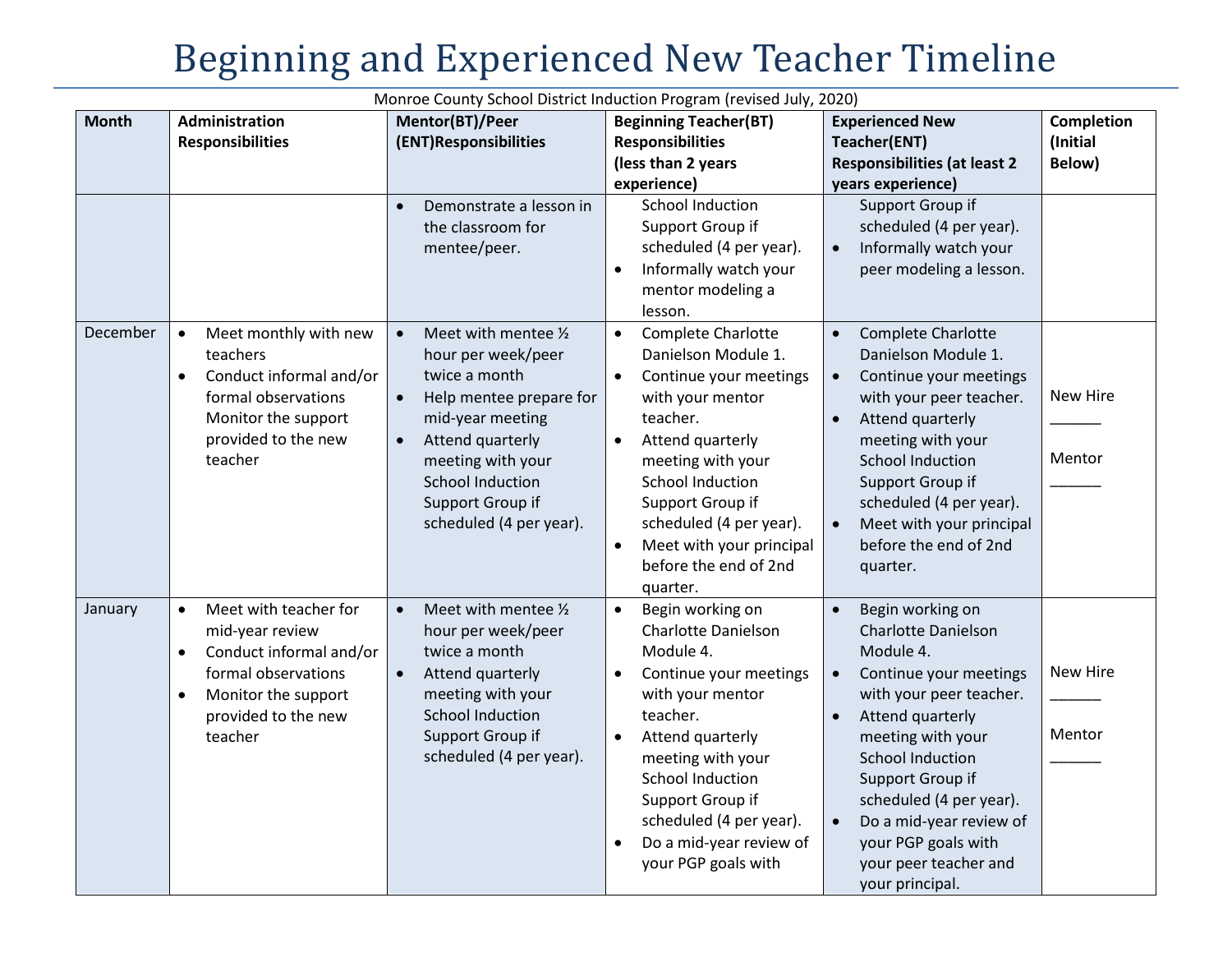| <b>Month</b> | <b>Administration</b>                                                                                                             | Mentor(BT)/Peer                                                                                                                                                                                                                                                | <b>Beginning Teacher(BT)</b>                                                                                                                                                                                                                                                                                                                                                                                                       | <b>Experienced New</b>                                                                                                                                                                                                                                                        | Completion         |
|--------------|-----------------------------------------------------------------------------------------------------------------------------------|----------------------------------------------------------------------------------------------------------------------------------------------------------------------------------------------------------------------------------------------------------------|------------------------------------------------------------------------------------------------------------------------------------------------------------------------------------------------------------------------------------------------------------------------------------------------------------------------------------------------------------------------------------------------------------------------------------|-------------------------------------------------------------------------------------------------------------------------------------------------------------------------------------------------------------------------------------------------------------------------------|--------------------|
|              | <b>Responsibilities</b>                                                                                                           | (ENT)Responsibilities                                                                                                                                                                                                                                          | <b>Responsibilities</b>                                                                                                                                                                                                                                                                                                                                                                                                            | Teacher(ENT)                                                                                                                                                                                                                                                                  | (Initial           |
|              |                                                                                                                                   |                                                                                                                                                                                                                                                                | (less than 2 years                                                                                                                                                                                                                                                                                                                                                                                                                 | <b>Responsibilities (at least 2</b>                                                                                                                                                                                                                                           | Below)             |
|              |                                                                                                                                   |                                                                                                                                                                                                                                                                | experience)                                                                                                                                                                                                                                                                                                                                                                                                                        | years experience)                                                                                                                                                                                                                                                             |                    |
|              |                                                                                                                                   |                                                                                                                                                                                                                                                                | your mentor teacher<br>and your principal.<br>Prepare for your second<br>$\bullet$<br>observation with your<br>principal.                                                                                                                                                                                                                                                                                                          | Prepare for your second<br>$\bullet$<br>observation with your<br>principal.                                                                                                                                                                                                   |                    |
| February     | Conduct informal and/or<br>$\bullet$<br>formal observations<br>Monitor the support<br>$\bullet$<br>provided to the new<br>teacher | Meet with mentee 1/2<br>$\bullet$<br>hour per week/twice a<br>month<br>Informally observe<br>$\bullet$<br>teacher in classroom<br>Attend quarterly<br>$\bullet$<br>meeting with your<br><b>School Induction</b><br>Support Group if<br>scheduled (4 per year). | <b>Complete Charlotte</b><br>$\bullet$<br>Danielson Module 4.<br>Continue your meetings<br>$\bullet$<br>with your mentor<br>teacher.<br>Attend quarterly<br>$\bullet$<br>meeting with your<br>School Induction<br>Support Group if<br>scheduled (4 per year).<br>Complete lesson<br>$\bullet$<br>coaching cycle with your<br>mentor. This can be live<br>or you can upload a<br>lesson video to Canvas<br>for your mentor to view. | Complete Charlotte<br>$\bullet$<br>Danielson Module 4.C<br>Continue your meetings<br>$\bullet$<br>with your peer teacher.<br>Attend quarterly<br>$\bullet$<br>meeting with your<br><b>School Induction</b><br>Support Group if<br>scheduled (4 per year).                     | New Hire<br>Mentor |
| March        | Conduct informal and/or<br>$\bullet$<br>formal observations<br>Monitor the support<br>$\bullet$<br>provided to the new<br>teacher | $\bullet$<br>Meet with mentee 1/2<br>hour per week/peer<br>twice a month<br>Attend quarterly<br>$\bullet$<br>meeting with your<br><b>School Induction</b><br>Support Group if<br>scheduled (4 per year).                                                       | Make sure you have all<br>$\bullet$<br>documentation<br>submitted in Canvas<br>Continue your meetings<br>$\bullet$<br>with your mentor<br>teacher.<br>Attend quarterly<br>$\bullet$<br>meeting with your<br><b>School Induction</b>                                                                                                                                                                                                | Make sure you have all<br>$\bullet$<br>documentation<br>submitted in Canvas<br>Continue your meetings<br>$\bullet$<br>with your peer teacher.<br>Attend quarterly<br>$\bullet$<br>meeting with your<br><b>School Induction</b><br>Support Group if<br>scheduled (4 per year). | New Hire<br>Mentor |